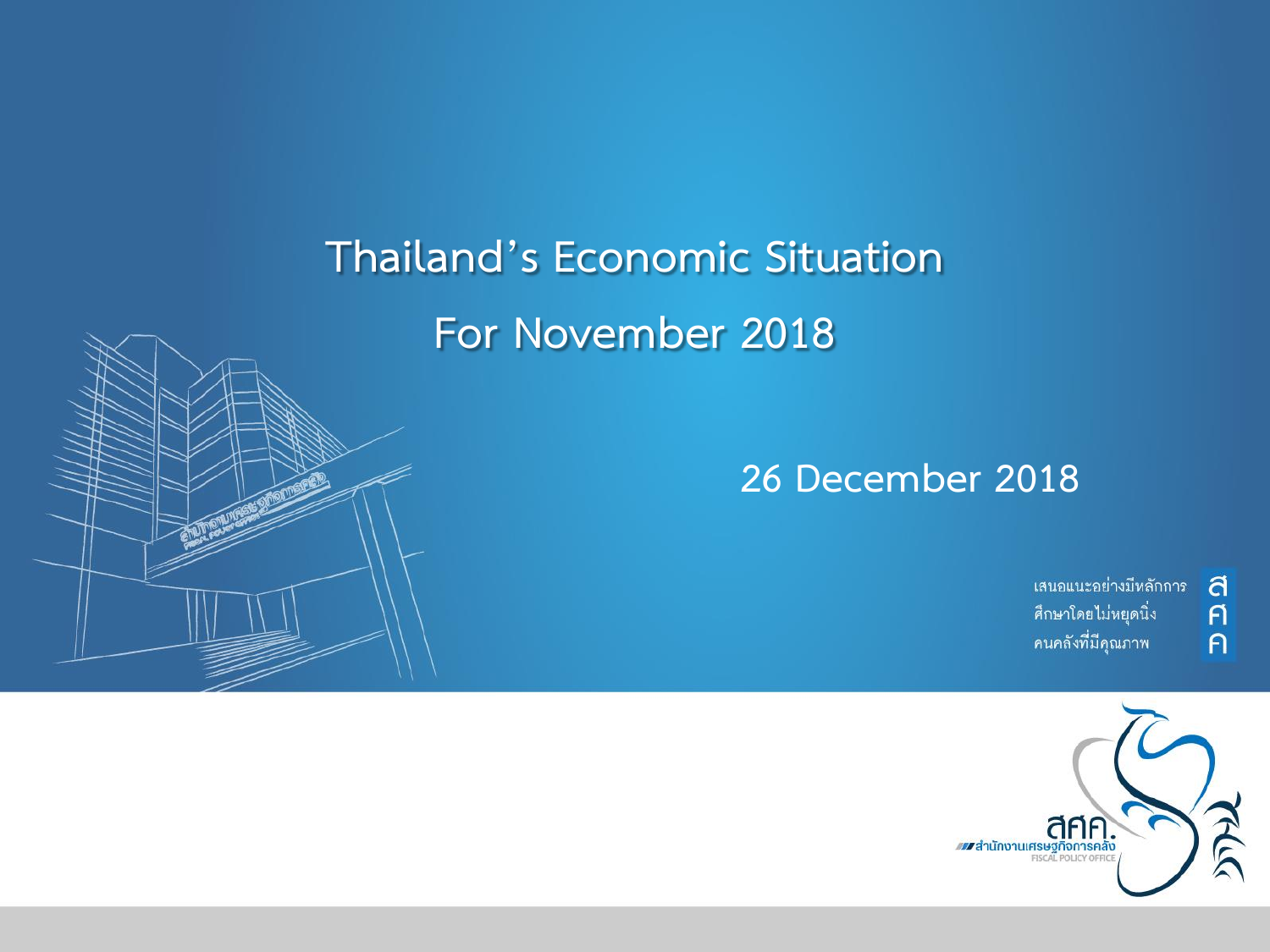F

 $\bigcap$ 



| Growth rate: %YOY                      |         |       |       |       | 2017           |                | 2018     |         |                |                          |         |            |  |
|----------------------------------------|---------|-------|-------|-------|----------------|----------------|----------|---------|----------------|--------------------------|---------|------------|--|
| (Share of GDP)                         | 2016    | 2017  | Q1    | Q2    | Q <sub>3</sub> | Q <sub>4</sub> | Q1       | Q2      | Q <sub>3</sub> | Oct                      | Nov     | <b>YTD</b> |  |
| Real GDP (%YoY)                        | 3.3     | 3.9   | 3.4   | 3.9   | 4.3            | 4.0            | 4.9      | 4.6     | 3.3            | ٠                        | $\sim$  | 4.3        |  |
| Private Consumption (50.8%)            | 3.0     | 3.2   | 3.1   | 2.9   | 3.4            | 3.4            | 3.7      | 4.5     | 5.0            | $\overline{\phantom{a}}$ | $\sim$  | 4.4        |  |
| Real VAT (%YoY)                        | 1.4%    | 3.7%  | 3.4%  | 1.1%  | 5.9%           | 4.6%           | 4.1%     | 6.0%    | 6.6%           | 7.2%                     | 9.6%    | 6.1%       |  |
| %gog SA / %mom SA                      |         |       | 2.1%  | 0.9%  | 1.9%           | $-0.2%$        | 1.5%     | 2.6%    | 2.5%           | 9.3%                     | $-0.4%$ |            |  |
| Imports of consumption goods (%YoY)    | 2.2%    | 4.7%  | 0.2%  | 3.2%  | 5.3%           | 10.0%          | 7.4%     | 11.6%   | 6.1%           | 18.7%                    | 9.4%    | 9.4%       |  |
| %gog SA / %mom SA                      |         |       | 4.1%  | 0.7%  | 2.3%           | 2.7%           | 1.2%     | 5.0%    | $-2.7%$        | 10.5%                    | $-3.2%$ |            |  |
| Passenger car sales (%YoY)<br>3/16     | $-6.5%$ | 23.7% | 38.7% | 13.9% | 11.2%          | 33.9%          | 12.1%    | 23.6%   | 21.2%          | 14.1%                    | 12.8%   | 17.9%      |  |
| %gog SA / %mom SA                      |         |       | 6.0%  | 0.8%  | 2.6%           | 22.2%          | $-11.3%$ | 11.1%   | 0.6%           | 0.6%                     | 2.8%    |            |  |
| Registration of new Motorcycles (%YoY) | 5.5%    | 4.5%  | 3.2%  | 8.3%  | 0.2%           | 6.5%           | $-1.7%$  | $-5.8%$ | $-3.7%$        | 1.9%                     | $-6.1%$ | $-3.5%$    |  |
| %qoq SA / %mom SA                      |         |       | 3.4%  | 3.9%  | $-3.5%$        | 2.6%           | $-4.6%$  | $-0.3%$ | $-1.2%$        | 12.2%                    | $-2.8%$ |            |  |
| Consumer Confidence Index (level)      | 62.2    | 64.0  | 64.2  | 64.4  | 62.4           | 65.2           | 66.7     | 67.5    | 69.6           | 68.4                     | 67.5    | 67.9       |  |
| Real farm income (FPO) (%YoY)          | 1.5%    | 3.2%  | 17.5% | 14.0% | $-2.6%$        | $-7.5%$        | $-1.7%$  | 5.0%    | 1.5%           | 4.6%                     | $-5.4%$ | 0.3%       |  |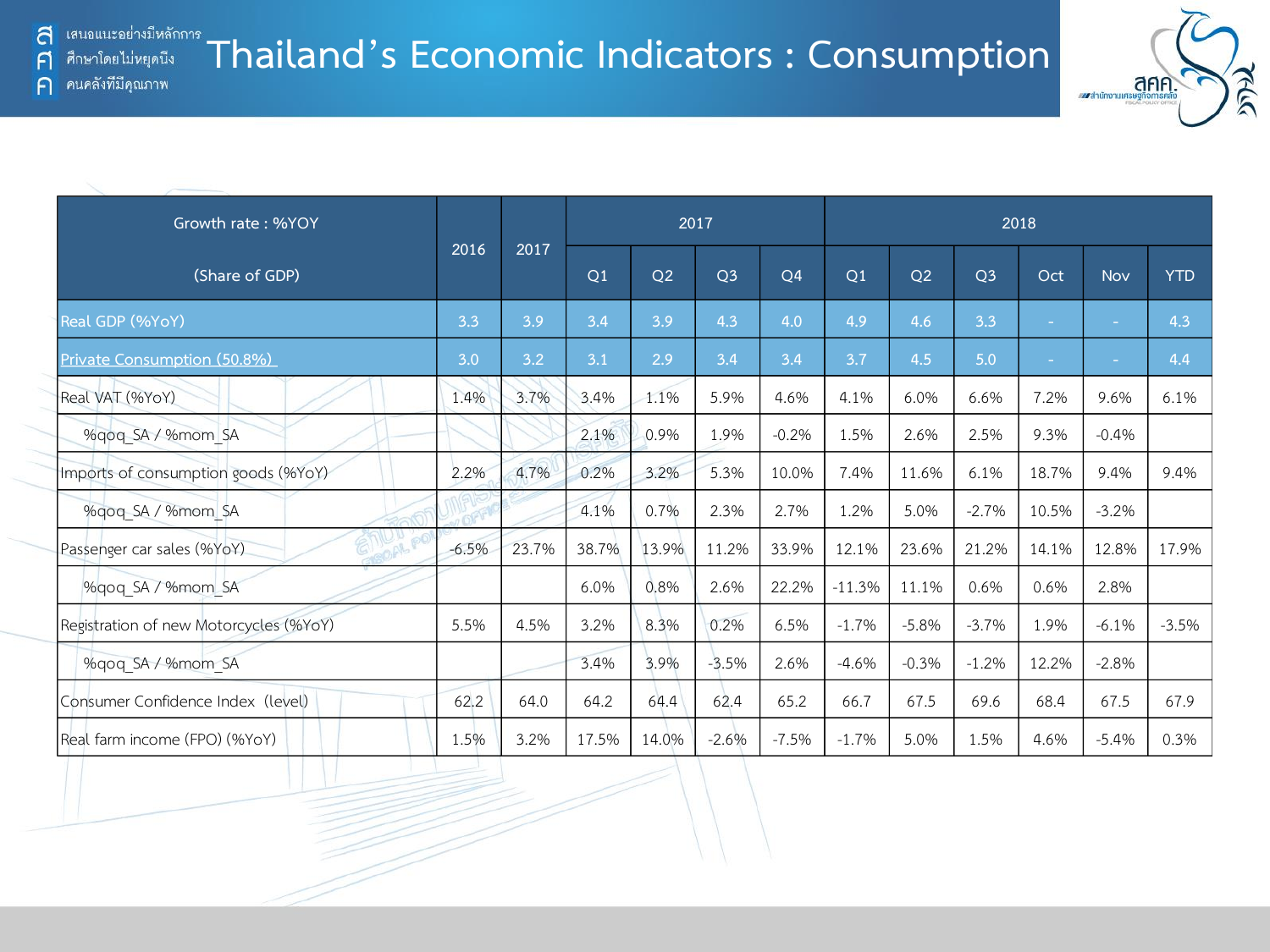

| Growth rate: %YoY                             |          |         |                |                |                | 2017      |                |                |                |        | 2018       |            |  |
|-----------------------------------------------|----------|---------|----------------|----------------|----------------|-----------|----------------|----------------|----------------|--------|------------|------------|--|
| (Share of GDP)                                | 2016     | 2017    | Q <sub>1</sub> | Q <sub>2</sub> | Q <sub>3</sub> | <b>O4</b> | O <sub>1</sub> | O <sub>2</sub> | O <sub>3</sub> | Oct    | <b>Nov</b> | <b>YTD</b> |  |
| Private investment (17.6%)                    | 0.5      | 1.7     | $-1.1$         | 3              | 2.5            | 2.4       | 3.1            | 3.2            | 3.9            | $\sim$ | $\sim$     | 3,4        |  |
| Private investment in equipment (14.0%)       | 0.3      | 2.4     | $-0.4$         | 2.9            | 3.7            | 3.4       | 3.1            | 3.3            | 3.4            |        |            | 3.3        |  |
| Private investment in construction (3.5%)     | 1.1      | $-1.0$  | $-4.2$         | 3.4            | $-1.0$         | $-2.3$    | 3.4            | 3.0            | 5.4            |        |            | 3.9        |  |
| Private Investment in Equipment Indicators    |          |         |                |                |                |           |                |                |                |        |            |            |  |
| Imports of capital goods (volume) (%YoY)      | $-4.0%$  | 6.3%    | 1.2%           | 9.8%           | 8.4%           | 6.2%      | 8.9%           | 5.6%           | $-0.9%$        | 0.3%   | 5.1%       | 4.1%       |  |
| %gog SA / %mom SA                             |          |         | 1.4%           | 1.8%           | 3.3%           | $-0.6%$   | 3.9%           | $-0.8%$        | $-3.2%$        | 1.1%   | 6.4%       |            |  |
| Commercial car sales (%YoY)                   | $-2.0\%$ | 7.5%    | 5.3%           | 2.2%           | 12.8%          | 9.5%      | 13.0%          | 28.2%          | 22.8%          | 36.0%  | 26.9%      | 23.0%      |  |
| %gog SA / %mom SA                             |          |         | $-4.6%$        | $-9.0%$        | 7.7%           | 17.0%     | $-1.6%$        | 3.3%           | 3.2%           | 0.1%   | $-1.5%$    |            |  |
| Private Investment in Construction Indicators |          |         |                |                |                |           |                |                |                |        |            |            |  |
| Real estate tax collection (%YoY)             | $-2.5%$  | $-0.9%$ | $-9.7%$        | $-8.4%$        | 12.3%          | 3.1%      | 14.8%          | 16.8%          | 14.9%          | 16.1%  | 2.1%       | 14.2%      |  |
| %gog SA / %mom SA                             |          |         | $-3.7%$        | 3.6%           | 7.4%           | $-4.1%$   | 7.6%           | 5.2%           | 6.0%           | 0.4%   | $-10.4%$   |            |  |
| Cement sales (%YoY)                           | $-1.6%$  | 1.3%    | 0.5%           | $-1.6%$        | 3.5%           | 3.1%      | 1.6%           | 4.0%           | 8.8%           | 13.8%  | 5.4%       | 5.5%       |  |
| %qoq SA / %mom SA                             |          |         | 2.6%           | $-2.9%$        | 0.7%           | 2.9%      | 0.8%           | $-0.3%$        | 5.4%           | 1.1%   | 0.5%       |            |  |
| Construction Materials Index (CMI) (%YoY)     | $-2.7%$  | 1.9%    | 2.0%           | $-1.0%$        | 3.0%           | 3.6%      | 2.8%           | 3.6%           | 3.2%           | 1.2%   | 1.3%       | 2.8%       |  |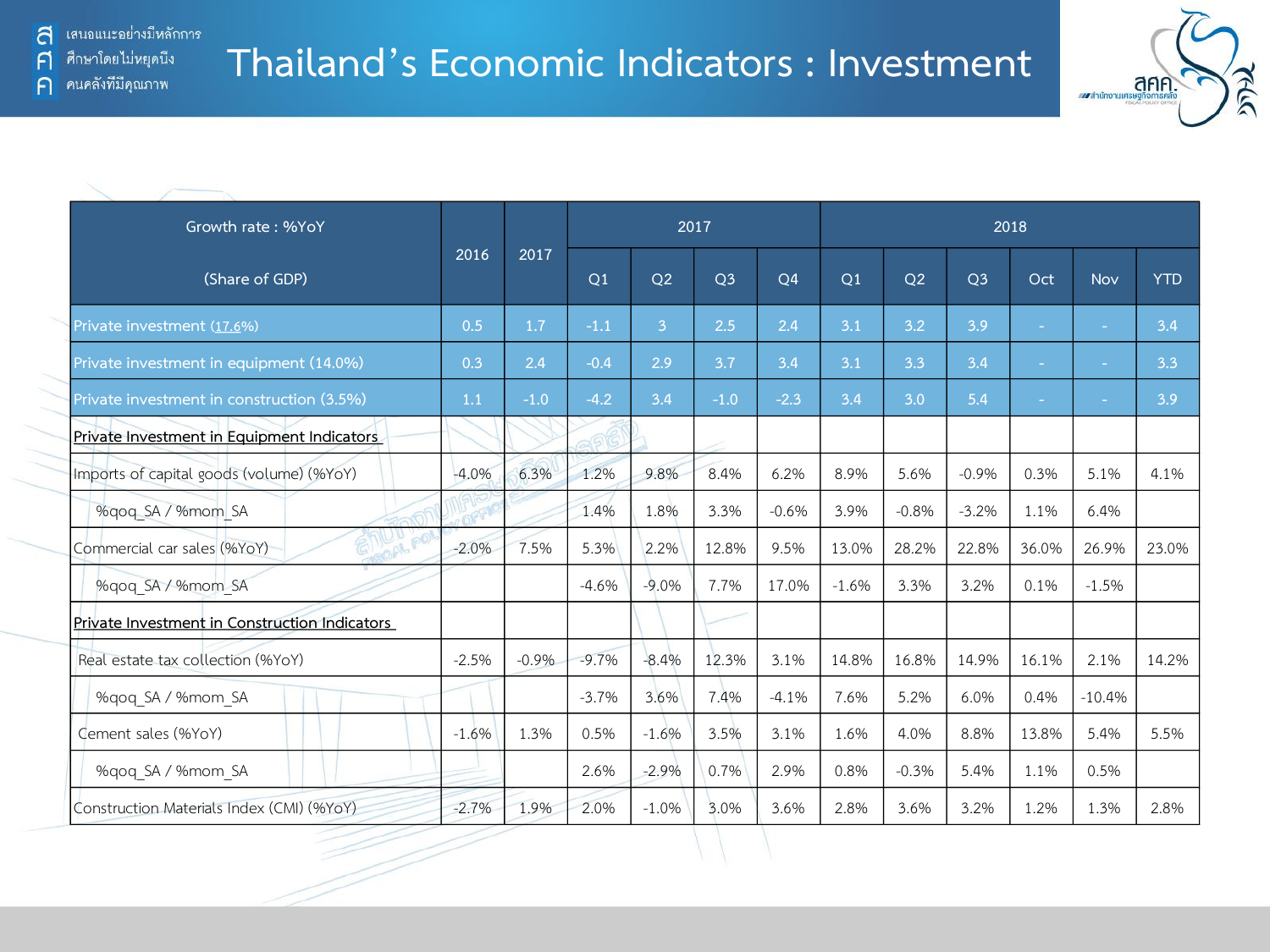้ เสนอแนะอย่างมีหลักการ a ศึกษาโดยไม่หยุดนี้ง

คนคลังที่มีคุณภาพ

F

 $\bigcap$ 

**Thailand's Economic Indicators : Fiscal sector**



|                               |         |               |                    |                    | <b>FY2018</b>                 |                    | FY2019                               |       |            |             |  |  |  |
|-------------------------------|---------|---------------|--------------------|--------------------|-------------------------------|--------------------|--------------------------------------|-------|------------|-------------|--|--|--|
| Expenditure                   | FY2017  | <b>FY2018</b> | Q1/<br><b>FY18</b> | Q2/<br><b>FY18</b> | Q <sub>3</sub><br><b>FY18</b> | Q4/<br><b>FY18</b> | <b>Budget</b><br>Framework<br>FY2019 | Oct   | <b>Nov</b> | <b>FYTD</b> |  |  |  |
| 1. Current Year FY2019        | 2,686.6 | 2,792.1       | 897.8              | 572.8              | 695.6                         | 625.9              | 3,000.0                              | 447.8 | 199.7      | 647.5       |  |  |  |
| %YoY                          | 4.2%    | 3.9%          | 2.5%               | $-0.7%$            | 11.3%                         | 2.8%               | $-1.6%$                              | 8.2%  | $-9.7%$    | 1.9%        |  |  |  |
| Disbursement Rate (%)         | 91.9%   | 91.5%         | 29.4%              | 18.8%              | 22.8%                         | 20.5%              |                                      | 14.9% | 6.7%       | 21.6%       |  |  |  |
| 2. Carry Over                 | 204.0   | 215.1         | 69.7               | 57.9               | 42.8                          | 44.7               | 361.7                                | 20.5  | 26.6       | 47.0        |  |  |  |
| 3. Total Expenditures $(1+2)$ | 2,890.5 | 3,007.2       | 967.5              | 630.7              | 738.4                         | 670.6              | 3,361.7                              | 468.3 | 226.3      | 694.6       |  |  |  |
| %YoY                          | 3.0%    | 4.0%          | $-0.2%$            | $-0.9%$            | 13.3%                         | 5.9%               | $-0.4%$                              | 9.3%  | $-9.6%$    | 2.4%        |  |  |  |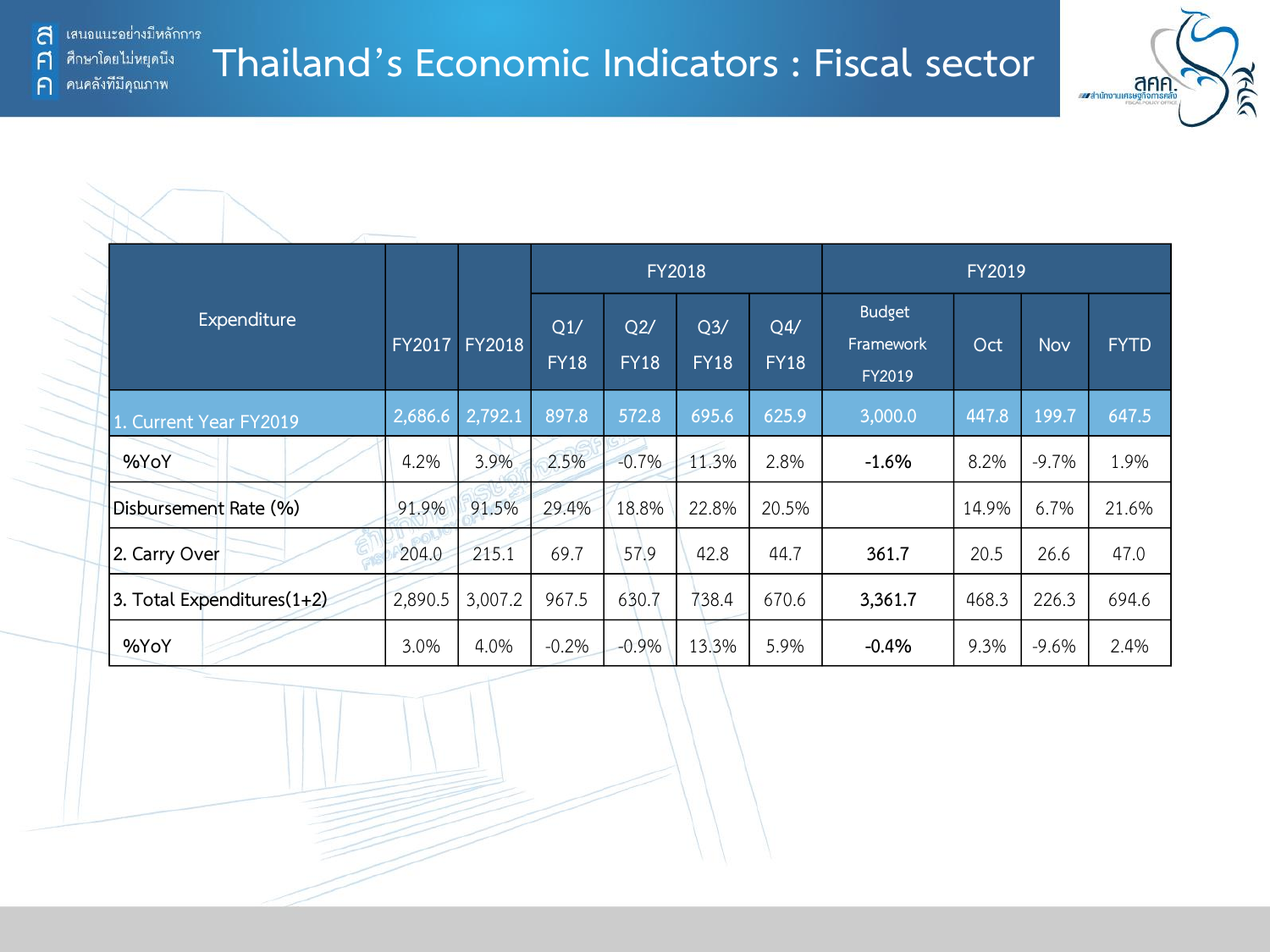

|                                     |               |               |                    |                    | FY2018             |                    |                                      | FY2019   |            |             |
|-------------------------------------|---------------|---------------|--------------------|--------------------|--------------------|--------------------|--------------------------------------|----------|------------|-------------|
| Expenditure<br>(Unit: Billion Baht) | <b>FY2017</b> | <b>FY2018</b> | Q1/<br><b>FY18</b> | Q2/<br><b>FY18</b> | Q3/<br><b>FY18</b> | Q4/<br><b>FY18</b> | <b>Budget</b><br>Framework<br>FY2019 | Oct      | <b>Nov</b> | <b>FYTD</b> |
| 1. Current Year FY2019              | 2,686.6       | 2,792.1       | 897.8              | 572.8              | 695.6              | 625.9              | 3,000.0                              | 447.8    | 199.7      | 647.5       |
| %YoY                                | 4.2%          | 3.9%          | 2.5%               | $-0.7%$            | 11.3%              | 2.8%               | $-1.6%$                              | 8.2%     | $-9.7%$    | 1.9%        |
| Disbursement Rate (%)               | 91.9%         | 91.5%         | 29.4%              | 18.8%              | 22.8%              | 20.5%              |                                      | 14.9%    | 6.7%       | 21.6%       |
| Disbursement Target                 | 94.4%         | 94.6%         | 30.3%              | 21.6%              | 21.5%              | 21.2%              |                                      |          |            |             |
| <b>Current Expenditure</b>          | 2,305.8       | 2,411.8       | 810.6              | 479.2              | 603.7              | 518.3              | 2,351.9                              | 422.3    | 181.4      | 603.7       |
| %YoY                                | 4.1%          | 4.6%          | 3.4%               | 0.3%               | 11.5%              | 3.1%               | $-6.3%$                              | 10.6%    | $-10.2%$   | 3.4%        |
| Disbursement Rate (%)               | 98.6%         | 96.1%         | 32.3%              | 19.1%              | 24.0%              | 20.6%              |                                      | 18.0%    | 7.7%       | 25.7%       |
| Disbursement Target                 | 98.0%         | 98.3%         | 33.0%              | 22.0%              | 21.9%              | 21.4%              |                                      |          |            |             |
| Capital Expenditure                 | 380.8         | 380.3         | 87.2               | 93.6               | 91.9               | 107.6              | 648.1                                | 25.5     | 18.3       | 43.8        |
| %YoY                                | 4.4%          | $-0.1%$       | $-5.4%$            | $-5.2%$            | 10.0%              | 1.3%               | 20.1%                                | $-20.7%$ | $-4.7%$    | $-14.7%$    |
| Disbursement Rate (%)               | 65.3%         | 70.5%         | 16.2%              | 17.3%              | 17.0%              | 19.9%              |                                      | 3.9%     | 2.8%       | 6.8%        |
| Disbursement Target                 | 87.0%         | 88.0%         | 21.1%              | 22.0%              | 22.0%              | 22.9%              |                                      |          |            |             |
| 2. Carry Over                       | 204.0         | 215.1         | 69.7               | 57.9               | 42.8               | 44.7               | 361.7                                | 20.5     | 26.6       | 47.0        |
| Total Expenditures (1+2)            | 2,890.5       | 3,007.2       | 967.5              | 630.7              | 738.4              | 670.6              | 3,361.7                              | 468.3    | 226.3      | 694.6       |
| %YoY                                | 3.0%          | 4.0%          | $-0.2%$            | $-0.9%$            | 13.3%              | 5.9%               | $-0.4%$                              | 9.3%     | $-9.6%$    | 2.4%        |

ศึกษาโดยไม่หยุดนึง F คนคลังที่มีคุณภาพ  $\bigcap$ 

 $\sum_{i=1}^{n}$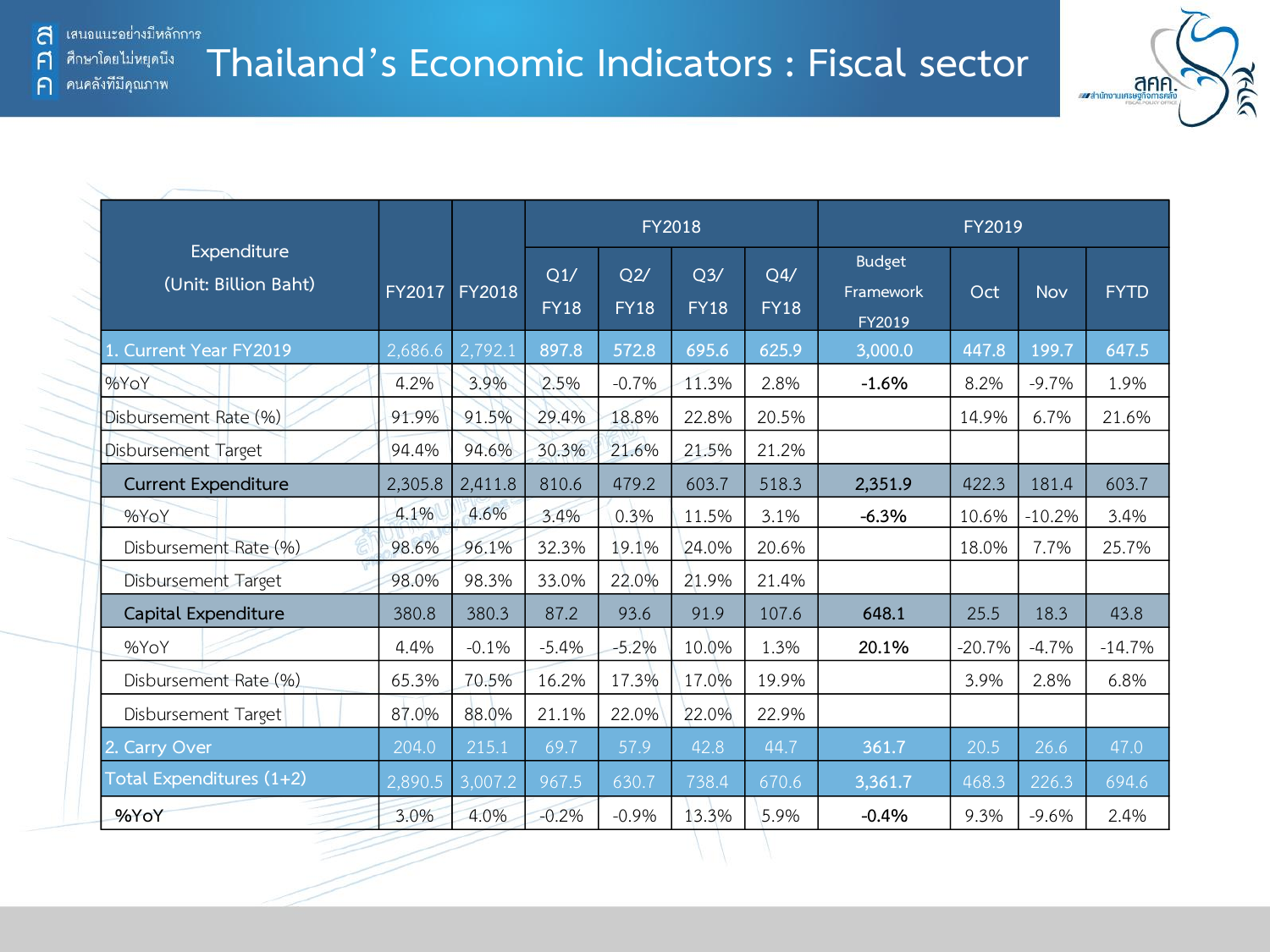### เสนอแนะอย่างมีหลักการ a

ศึกษาโดยไม่หยุดนี้ง  $\mathsf{F}$ 

คนคลังที่มีคุณภาพ  $\bigcap$ 

### **Thailand's Economic Indicators : Exports**



| Growth rate: %YOY                               | 2017<br>2016<br>2017 |         |          |         |                | 2018           |         |         |                |         |            |            |
|-------------------------------------------------|----------------------|---------|----------|---------|----------------|----------------|---------|---------|----------------|---------|------------|------------|
| (Share of GDP)                                  |                      |         | Q1       | Q2      | Q <sub>3</sub> | Q <sub>4</sub> | Q1      | Q2      | Q <sub>3</sub> | Oct     | <b>Nov</b> | <b>YTD</b> |
| Exports (Volume) (58.5%)                        | 0.3%                 | 5.6%    | 2.8%     | 4.9%    | 8.2%           | 6.6%           | 4.7%    | 7.4%    | $-0.2%$        | ÷.      | н          | 3.9%       |
| Value \$ term (Custom Dep.) %yoy                | 0.5%                 | 9.9%    | 4.8%     | 10.7%   | 12.3%          | 11.6%          | 11.3%   | 10.6%   | 3.0%           | 8.7%    | $-1.0%$    | 7.3%       |
| Price \$ term (Ministry of Commerce) %yoy       | $-0.4%$              | 3.6%    | 3.8%     | 2.8%    | 3.5%           | 4.3%           | 4.7%    | 4.5%    | 3.0%           | 2.5%    | 1.5%       | 3.7%       |
| Volume \$ term (FPO) %yoy                       | 0.9%                 | 6.0%    | 1.0%     | 7.7%    | 8.5%           | 6.9%           | 6.4%    | 5.8%    | 0.0%           | 6.0%    | $-2.4%$    | 3.5%       |
| Export values (Share of values 2016 >><br>2017) |                      |         |          |         |                |                |         |         |                |         |            |            |
| Electronic goods ((15.0%>>15.5%) %yoy           | $-0.8%$              | 13.6%   | 9.0%     | 15.7%   | 11.3%          | 18.2%          | 16.5%   | 10.1%   | 1.8%           | $-0.3%$ | $-9.5%$    | 6.2%       |
| Volume \$ term %yoy                             | $-1.1%$              | 13.7%   | 8.9%     | 16.2%   | 11.7%          | 18.0%          | 14.0%   | 6.8%    | $-1.1%$        | $-2.9%$ | $-11.5%$   | 3.5%       |
| Vehicle (15.1% >>14.5%) %yoy                    | 3.7%                 | 5.5%    | $-0.3%$  | 2.8%    | 2.2%           | 18.0%          | 20.2%   | 16.1%   | 8.8%           | $-6.5%$ | $-5.6%$    | 10.5%      |
| Volume \$ term %yoy                             | 2.8%                 | 4.6%    | $-1.2%$  | 1.9%    | 1.5%           | 16.8%          | 18.4%   | 14.3%   | 7.4%           | $-6.9%$ | $-5.6%$    | 9.2%       |
| Electrical appliance (10.2% >>9.9%) %yoy        | $-1.1%$              | 6.3%    | 9.9%     | 9.3%    | 3.9%           | 2.5%           | 5.8%    | 3.9%    | 4.1%           | 5.1%    | 0.3%       | 4.2%       |
| Volume \$ term %yoy                             | $-1.3%$              | 4.0%    | 9.6%     | 7.6%    | 0.6%           | $-1.7%$        | 0.9%    | 0.4%    | 2.5%           | 4.0%    | $-0.3%$    | 1.4%       |
| Agriculture (9.0% >>9.7%) %yoy                  | $-3.4%$              | 17.8%   | 17.5%    | 18.4%   | 24.6%          | 11.8%          | 0.4%    | 6.2%    | 1.3%           | 11.2%   | $-11.3%$   | 1.8%       |
| Volume \$ term %yoy                             | $-1.7%$              | 7.3%    | 7.0%     | 10.6%   | 13.8%          | $-0.8%$        | $-9.6%$ | $-2.4%$ | $-2.4%$        | 7.6%    | $-13.0%$   | $-4.7%$    |
| Agro-industry (8.0% >>7.1%) %yoy                | 3.5%                 | $-0.8%$ | $-5.5%$  | $-0.1%$ | 2.9%           | $-0.7%$        | 6.5%    | 3.7%    | 3.7%           | 13.5%   | $-4.3%$    | 4.5%       |
| Volume \$ term %yoy                             | 2.7%                 | $-8.2%$ | $-11.5%$ | $-7.7%$ | $-5.1%$        | $-8.4%$        | 2.1%    | 2.8%    | 5.6%           | 16.3%   | $-2.4%$    | 4.1%       |
| Mineral and fuel (2.6% >>3.0%) %yoy             | $-24.8%$             | 29.3%   | 42.7%    | 30.9%   | 23.9%          | 24.7%          | 38.3%   | 29.7%   | 29.8%          | 32.1%   | 21.0%      | 31.0%      |
| Volume \$ term %yoy                             | $-20.3%$             | 5.6%    | 4.2%     | 4.0%    | 7.5%           | 6.4%           | 17.2%   | 8.3%    | $-2.1%$        | $-0.8%$ | 3.0%       | 5.8%       |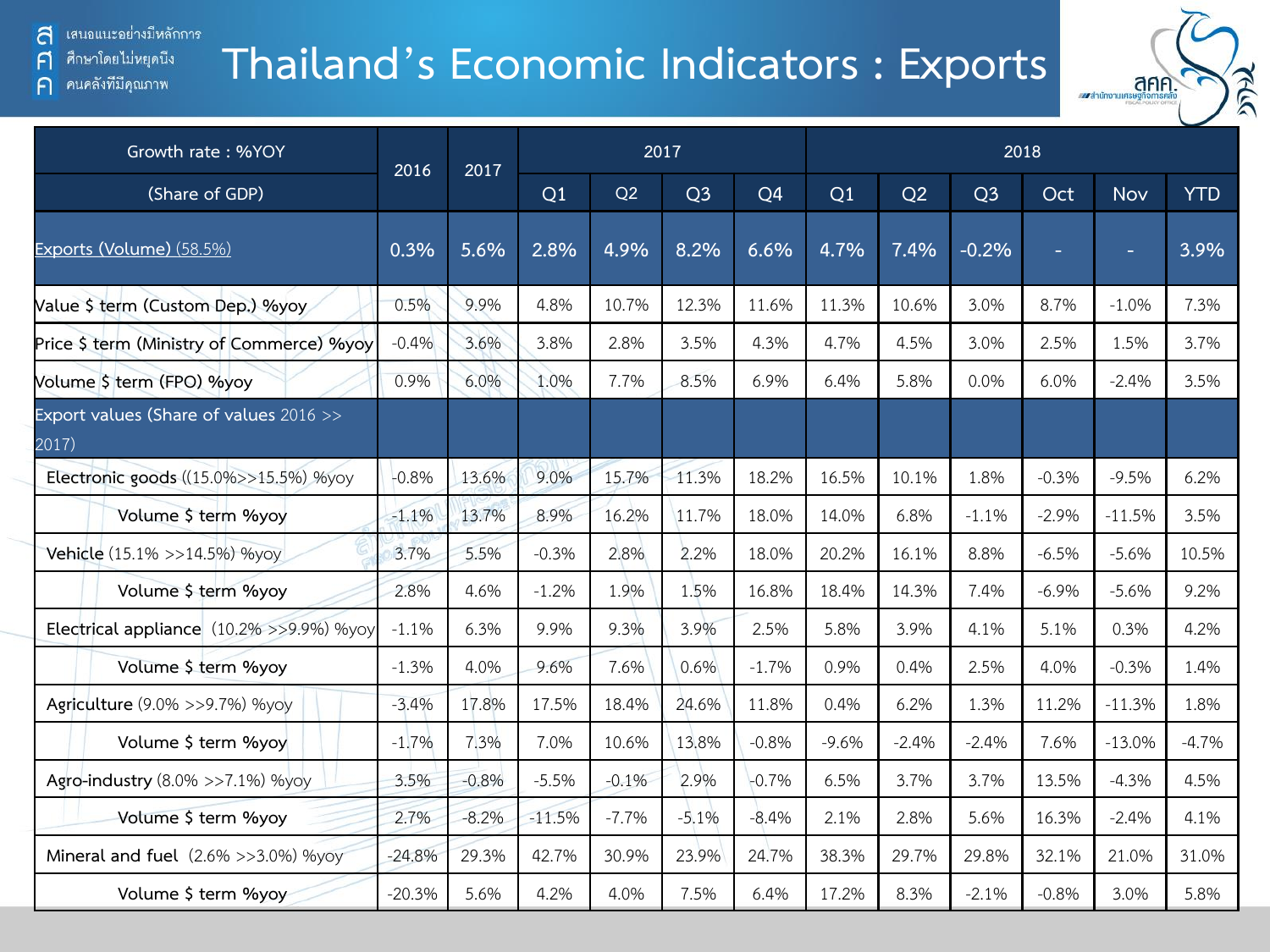ิคนคลังที่มีคุณภาพ  $\bigcap$ 

# **Exports by Destination**



| Major trade partners 16 countries | 2016    | 2017    |          |         | 2017           |                | 2018  |          |                |         |          |            |  |  |  |
|-----------------------------------|---------|---------|----------|---------|----------------|----------------|-------|----------|----------------|---------|----------|------------|--|--|--|
| (Export share 2016 >> 2017)       |         |         | Q1       | Q2      | Q <sub>3</sub> | Q <sub>4</sub> | Q1    | Q2       | Q <sub>3</sub> | Oct     | Nov      | <b>YTD</b> |  |  |  |
| Exports to the world (%yoy)       | 0.5     | 9.9%    | 4.8%     | 10.7%   | 12.3%          | 11.6%          | 11.3% | 10.6%    | 3.0%           | 8.7%    | $-0.95%$ | 7.3%       |  |  |  |
| 1. China $(11.0\% >> 12.4\%)$     | 0.3     | 24.0%   | 37.0%    | 26.6%   | 22.0%          | 14.1%          | 0.3%  | 15.1%    | $-2.8%$        | 3.0%    | $-8.9%$  | 2.4%       |  |  |  |
| 2. USA $(11.0\% > 11.2\%)$        | 1.8     | 8.5%    | 7.6%     | 7.2%    | 8.3%           | 10.7%          | 9.0%  | 6.6%     | 0.0%           | 7.2%    | 11.9%    | 5.8%       |  |  |  |
| 3. Japan (9.5% >> 9.4%)           | 2.1     | 7.7%    | $-3.6%$  | 16.4%   | 10.4%          | 9.1%           | 24.9% | 11.2%    | 8.7%           | 18.7%   | 4.3%     | 14.0%      |  |  |  |
| 4. EU $(9.3\% >> 9.1\%)$          | 1.0     | 8.1%    | 8.7%     | 5.5%    | 6.8%           | 11.3%          | 10.5% | 11.1%    | 2.5%           | $-4.1%$ | $-2.0%$  | 5.8%       |  |  |  |
| 5. Australia (5.6% >> 5.3%)       | 5.6     | 3.5%    | $-0.5%$  | $-2.0%$ | 0.3%           | 17.4%          | 13.8% | 10.3%    | $-3.3%$        | $-2.0%$ | $-11.8%$ | 3.8%       |  |  |  |
| 6. Hong Kong (5.3% >> 5.2%)       | $-3.0$  | 7.2%    | 5.9%     | 13.1%   | 7.7%           | 2.8%           | 1.7%  | 9.8%     | 2.7%           | $-2.8%$ | $-11.1%$ | 2.5%       |  |  |  |
| 7. Vietnam (4.4% >> 4.9%)         | 5.8     | 22.9%   | 23.4%    | 25.7%   | 25.8%          | 17.7%          | 18.6% | 6.5%     | 13.1%          | 15.1%   | 15.7%    | 13.1%      |  |  |  |
| 8. Malaysia (4.5% >> 4.4%)        | $-5.5$  | 7.4%    | $-3.7%$  | 7.4%    | 10.0%          | 16.5%          | 15.5% | 12.0%    | 19.3%          | 6.1%    | 2.7%     | 13.4%      |  |  |  |
| 9. Middle East (4.2% >> 3.8%)     | $-12.2$ | $-1.8%$ | $-19.9%$ | 4.6%    | 5.0%           | 7.1%           | 10.7% | $-10.4%$ | $-5.4%$        | $-7.4%$ | $-17.4%$ | $-4.0\%$   |  |  |  |
| 10. Indonesia (3.8% >> 3.7%)      | 4.5     | 8.2%    | $-7.7%$  | 21.4%   | 2.6%           | 20.2%          | 18.3% | 7.8%     | 17.5%          | 24.9%   | $-2.3%$  | 13.6%      |  |  |  |
| 11. Singapore (3.8% >> 3.5%)      | $-6.0$  | 0.8%    | $-20.2%$ | 34.2%   | $-0.1%$        | $-1.9%$        | 12.1% | $-7.6%$  | 24.9%          | 72.8%   | $-1.4%$  | 13.1%      |  |  |  |
| 12. Philippines (3.0% >> 2.9%)    | 6.8     | 8.6%    | 0.6%     | 6.2%    | 8.6%           | 18.8%          | 14.0% | 22.9%    | 23.3%          | 4.2%    | $-18.2%$ | 13.9%      |  |  |  |
| 13. Africa (2.9% >> 2.9%)         | $-8.5$  | 10.9%   | 0.3%     | 3.3%    | 19.7%          | 20.3%          | 20.7% | 18.3%    | 4.1%           | 8.3%    | $-9.8%$  | 10.7%      |  |  |  |
| 14. India (2.4% >> 2.7%)          | $-2.6$  | 25.7%   | 17.7%    | 13.0%   | 27.4%          | 46.3%          | 31.6% | 27.0%    | 13.8%          | 12.0%   | 3.6%     | 20.7%      |  |  |  |
| 15. South Korea (1.9% >> 1.9%)    | $-0.7$  | 14.4%   | 23.2%    | 24.1%   | 11.8%          | 0.7%           | 5.1%  | 10.7%    | 2.1%           | 14.3%   | $-1.8%$  | 5.9%       |  |  |  |
| 16. Taiwan (1.6% >> 1.6%)         | $-4.5$  | 19.0%   | 16.4%    | 22.7%   | 24.9%          | 11.9%          | 11.0% | 0.0%     | $-11.2%$       | $-4.5%$ | $-3.0%$  | $-1.2%$    |  |  |  |
| PS.ASEAN-9 (25.7% >> 25.4%)       | $-0.7$  | 8.9%    | 0.4%     | 14.9%   | 9.6%           | 11.2%          | 14.8% | 12.4%    | 22.3%          | 21.8%   | 4.9%     | 15.8%      |  |  |  |
| PS.ASEAN-5 (15.3% >> 15.0%)       | $-1.1$  | 6.1%    | $-8.5%$  | 17.1%   | 5.2%           | 13.2%          | 15.2% | 7.6%     | 21.0%          | 24.4%   | $-4.3%$  | 13.5%      |  |  |  |
| PS.Indochina-4 (10.4% >> 10.3%)   | 0.0     | 12.9%   | 15.6%    | 11.7%   | 16.3%          | 8.9%           | 14.3% | 19.6%    | 24.2%          | 18.2%   | 17.6%    | 19.1%      |  |  |  |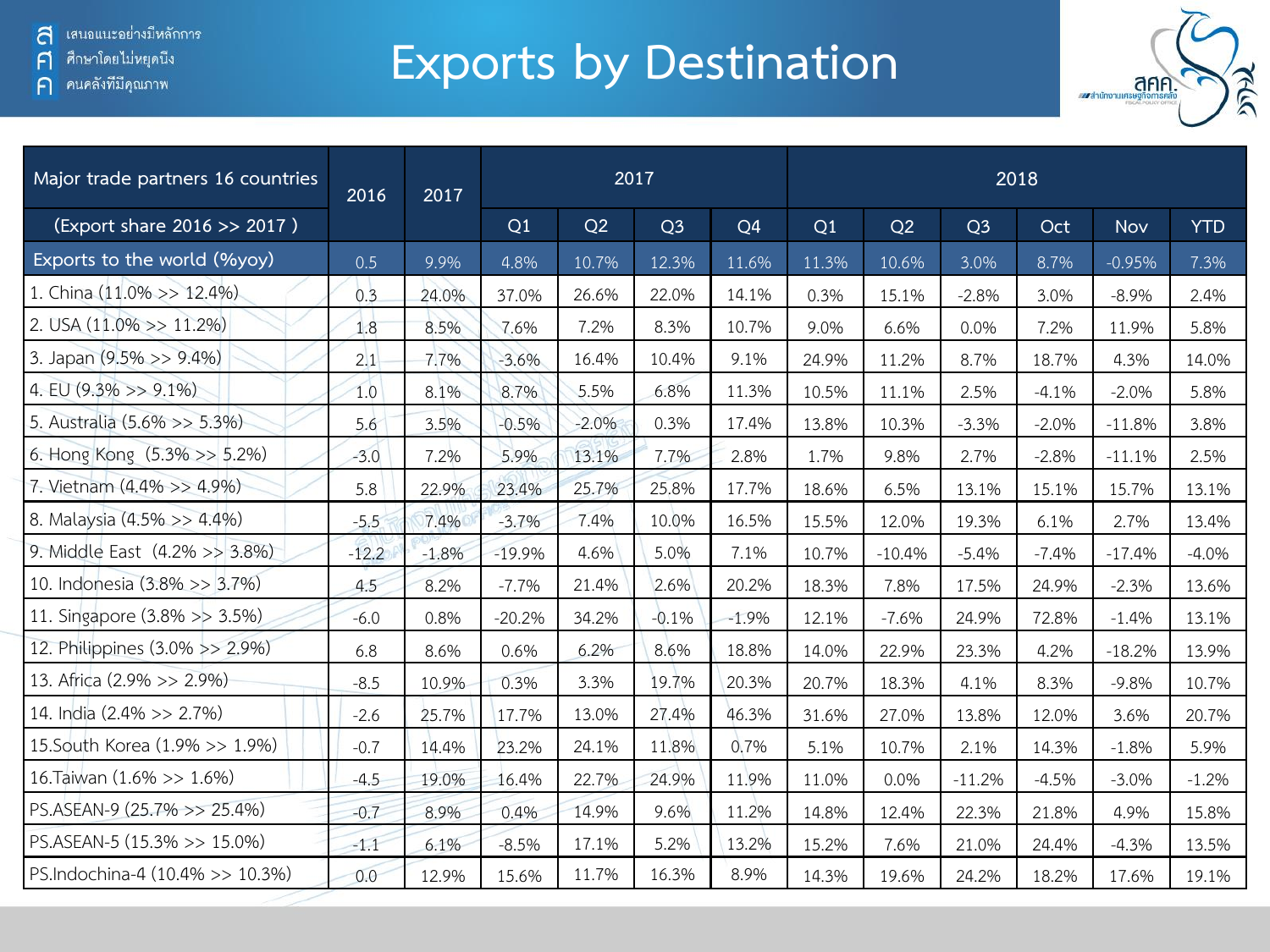### เสนอแนะอย่างมีหลักการ a

### ศึกษาโดยไม่หยุดนี้ง  $\mathsf{F}$

คนคลังที่มีคุณภาพ  $\bigcap$ 

### **Thailand's Economic Indicators : Imports**



| Growth rate: %YOY                                                          |          |                 |         |         | 2017           |       | 2018  |       |                |            |            |            |  |  |  |
|----------------------------------------------------------------------------|----------|-----------------|---------|---------|----------------|-------|-------|-------|----------------|------------|------------|------------|--|--|--|
| (Share of GDP)                                                             | 2016     | 2017            | Q1      | Q2      | Q <sub>3</sub> | Q4    | Q1    | Q2    | Q <sub>3</sub> | <b>Oct</b> | <b>Nov</b> | <b>YTD</b> |  |  |  |
| Real Imports (55.4%)                                                       | $-2.3%$  | 8.5%            | 7.3%    | 9.2%    | 9.2%           | 8.3%  | 9.3%  | 7.2%  | 9.4%           | н          | $\equiv$   | 8.6%       |  |  |  |
| Value \$ term (Custom Dep.) %yoy                                           |          | $-4.2\%$ 14.1%  | 14.1%   | 14.3%   | 13.8%          | 14.1% | 16.9% | 14.4% | 14.5%          | 11.2%      | 14.7%      | 14.8%      |  |  |  |
| Price \$ term (Ministry of Commerce)<br>Myoy                               | $-2.7%$  | 5.5%            | 8.1%    | 4.5%    | 3.8%           | 5.8%  | 6.6%  | 7.2%  | 6.2%           | 5.5%       | 2.3%       | 6.1%       |  |  |  |
| Volume \$ term (FPO) %yoy                                                  | $-1.6%$  | 8.1%            | 5.6%    | 9.4%    | 9.6%           | 7.9%  | 9.7%  | 6.7%  | 7.8%           | 5.4%       | 12.1%      | 8.2%       |  |  |  |
| Import Goods (Share of values 2016>><br>17)                                |          |                 |         |         |                |       |       |       |                |            |            |            |  |  |  |
| Raw materials (39.6% >> 41.0%) %yoy                                        | $-2.4\%$ | 18.7%           | 21.4%   | 20.4%   | 18.5%          | 15.1% | 16.1% | 8.2%  | 17.2%          | 13.4%      | 2.9%       | 12.8%      |  |  |  |
| Volume \$ term %yoy                                                        | $-1.7%$  | 14.1%           | 17.1%   | 16.5%   | 15.9%          | 8.0%  | 6.3%  | 3.7%  | 14.0%          | 11.3%      | 1.7%       | 7.8%       |  |  |  |
| Less raw gold (36.5% >> 36.0%) %yoy                                        | $-0.8%$  | 13.0%           | 14.5%   | 16.0%   | 10.3%          | 11.6% | 15.4% | 9.9%  | 10.4%          | 13.5%      | 8.7%       | 11.7%      |  |  |  |
| Volume \$ term %yoy                                                        | 0.3%     | 8.8%            | 9.6%    | 11.6%   | 6.6%           | 7.6%  | 5.6%  | 5.4%  | 5.7%           | 10.8%      | 7.7%       | 6.3%       |  |  |  |
| Capital goods (29.0% >> 27.3%) %yoy                                        | $-2.8\%$ | 8.0%            | 3.5%    | 11.6%   | 9.1%           | 8.0%  | 12.0% | 7.9%  | 0.2%           | 1.5%       | 6.0%       | 6.0%       |  |  |  |
| Volume \$ term %yoy                                                        | $-4.0\%$ | 6.3%            | 1.2%    | 9.8%    | 8.4%           | 6.2%  | 8.9%  | 5.6%  | $-0.9%$        | 0.3%       | 5.1%       | 4.1%       |  |  |  |
| Capital goods excluding aircraft, ship,<br>and train (26.9% >> 24.7%) %yoy | $-1.2%$  | 5.3%            | 0.7%    | 6.1%    | 7.7%           | 6.7%  | 9.3%  | 14.6% | 6.3%           | 6.3%       | 7.9%       | 9.4%       |  |  |  |
| Volume \$ term %yoy                                                        | $-2.6\%$ | 3.5%            | $-1.7%$ | 4.3%    | 6.9%           | 4.7%  | 5.9%  | 12.1% | 5.0%           | 5.2%       | 6.9%       | 7.3%       |  |  |  |
| Fuel (12.1% >> 14.1%) %yoy                                                 |          | $-20.7\%$ 25.6% | 44.3%   | 14.1%   | 18.9%          | 28.8% | 31.4% | 49.7% | 50.6%          | 21.1%      | 75.3%      | 44.3%      |  |  |  |
| Volume \$ term %yoy                                                        | $-3.6\%$ | 0.4%            | $-0.3%$ | $-2.6%$ | 1.7%           | 2.7%  | 9.3%  | 12.3% | 10.5%          | $-8.1%$    | 58.4%      | 12.7%      |  |  |  |
| Consumer goods (12.4% >> 11.3%)<br>%yoy                                    | 2.3%     | 6.4%            | 1.0%    | 4.4%    | 7.2%           | 13.2% | 10.9% | 13.8% | 6.9%           | 19.2%      | 9.5%       | 11.2%      |  |  |  |
| Volume \$ term %yoy                                                        | 2.2%     | 4.7%            | 0.2%    | 3.2%    | 5.3%           | 10.0% | 7.4%  | 11.6% | 6.1%           | 18.7%      | 9.4%       | 9.4%       |  |  |  |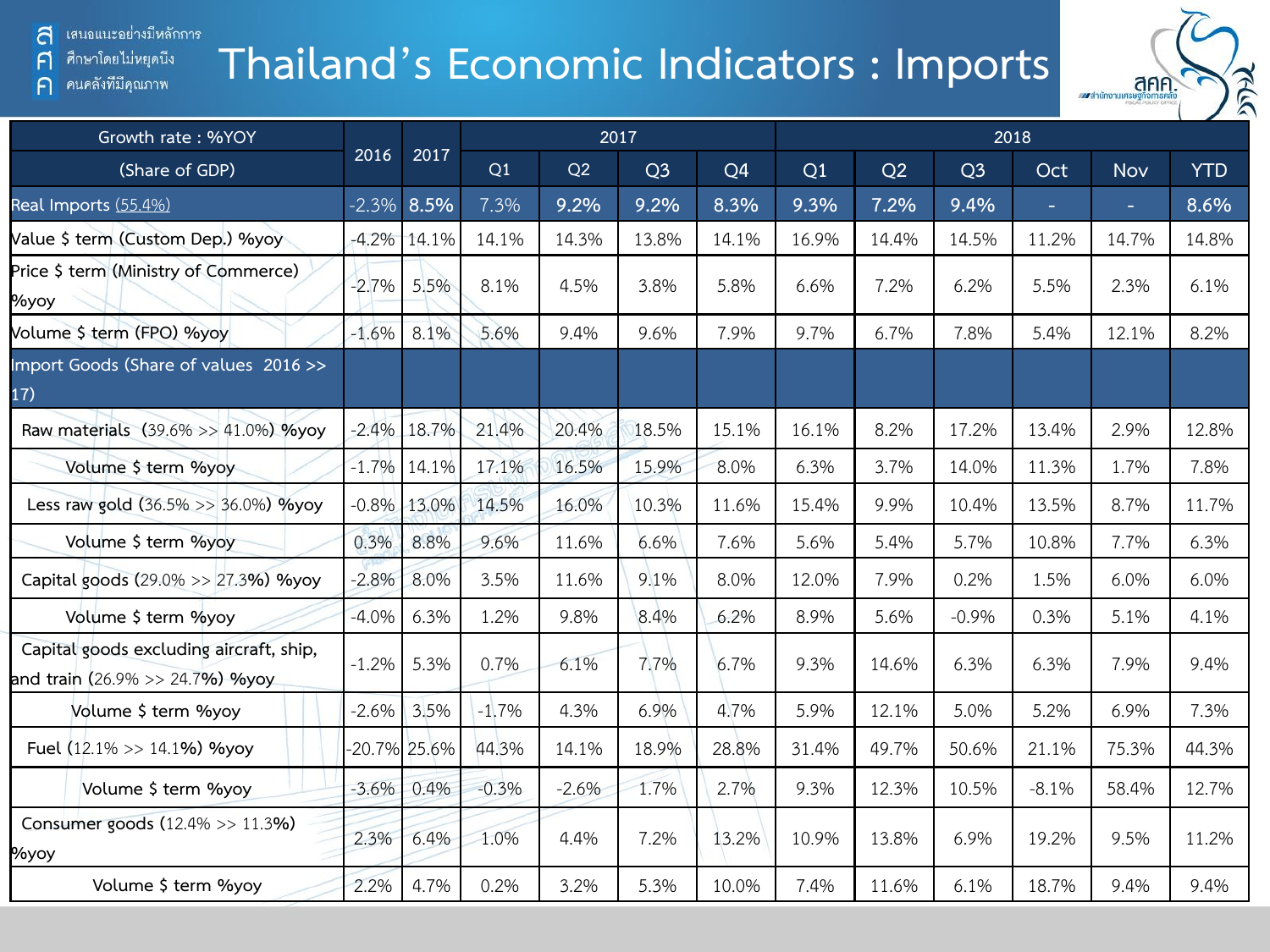



| Growth rate: %YoY                              |        |      |      |                | 2017           |                | 2018  |                |                |         |         |            |  |
|------------------------------------------------|--------|------|------|----------------|----------------|----------------|-------|----------------|----------------|---------|---------|------------|--|
| (Share of GDP)                                 | 2016   | 2017 | Q1   | Q <sub>2</sub> | Q <sub>3</sub> | Q <sub>4</sub> | Q1    | O <sub>2</sub> | Q <sub>3</sub> | Oct     | Nov     | <b>YTD</b> |  |
| Agri-sector production (6.3%)                  | $-2.5$ | 6.2  | 6.0  | 15.9           | 9.7            | $-1.3$         | 6.5   | 10.2           | 4.3            | $\sim$  | $\sim$  | 7.0        |  |
| Non-agri-sector production (94.5%)             | 3.8    | 3.7  | 3.2  | 3.0            | 4.0            | 4.6            | 4.8   | 4.1            | 3.3            | $\sim$  | $\sim$  | 4.1        |  |
| - Manufacturing production (27.4%)             | 2.3    | 2.5  | 1.9  | 1.0            | 4.2            | 3.0            | 3.7   | 3.2            | 1.6            |         | $\sim$  | 2.8        |  |
| - Hotels and restaurants (5.8%)                | 9.9    | 8.5  | 5.1  | 7.0            | 6.9            | 15.3           | 12.8  | 9.4            | 6.5            | ٠       | $\sim$  | 9.6        |  |
| Agricultural products (%YoY)                   | 0.0%   | 6.1% | 6.9% | 15.8%          | 11.2%          | $-1.1%$        | 12.3% | 12.8%          | 6.4%           | 5.9%    | $-2.9%$ | 7.5%       |  |
| Thai Industries Sentiment Index (TISI) (level) | 90.8   | 86.3 | 87.0 | 85.5           | 85.2           | 87.3           | 90.5  | 90.3           | 92.4           | 92.6    | 93.9    | 91.5       |  |
| Number of foreign inbound tourists<br>(%YoY)   | 8.7%   | 9.3% | 2.0% | 9.0%           | 7.7%           | 19.8%          | 15.5% | 8.4%           | 1.9%           | $-0.5%$ | 4.5%    | 7.5%       |  |
| %gog SA / %mom SA                              |        | 9.4% | 9.8% | 6.0%           | 3.3%           | 0.2%           | 5.1%  | $-0.4%$        | $-2.8%$        | 0.2%    | 3.1%    |            |  |